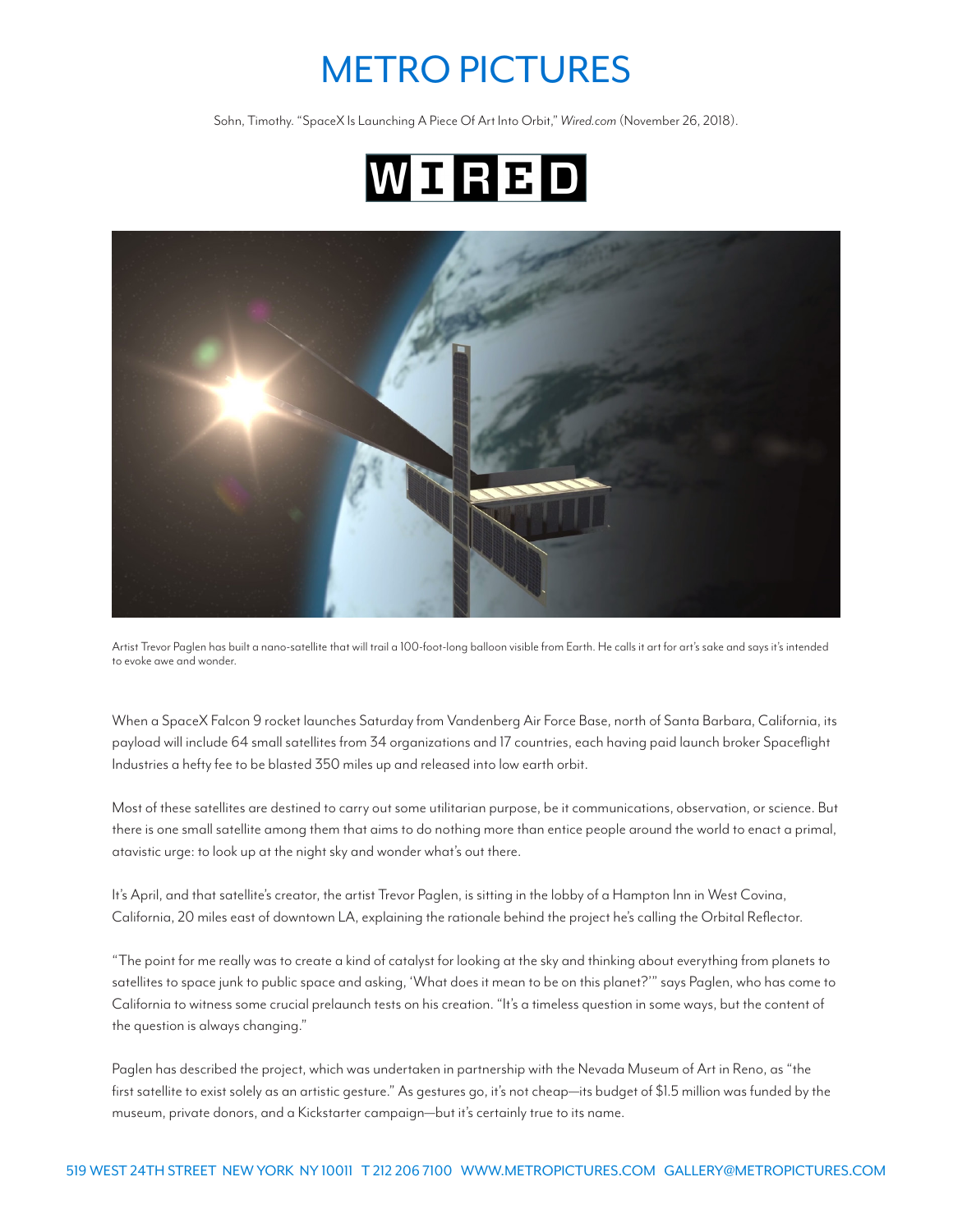

The Orbital Reflector project is "a way to do an artwork that exists at and thinks about the scale of the planet," says Paglen, who was photographed in Studio City, California, in November 2018.

Once in orbit, it will deploy a 100-foot-long, 5-foot-wide balloon made of high-density polyethylene coated with titanium dioxide powder that will reflect light back to earth, making it as visible to the naked eye as a star in the Big Dipper, a work of public art streaking across the night, visible to anyone who looks up into a clear sky at the right time, and trackable via the project's website and a partnership with the Starwalk 2 app.

"The goal has been to build this out like it's the exact opposite of every other satellite," says Paglen, who has a long history of art projects that chart the dark world of government surveillance. Where other satellites might spy or photograph or measure, his will be defiantly, whimsically useless. It will remain in the sky for at least two months and then will burn up in the atmosphere on re-entry. "It's a way to do an artwork that exists at and thinks about the scale of the planet."

The peripatetic Paglen has just flown in from Berlin, where his studio is based, but where, as his career and travel schedule have accelerated, he spends ever less time. He's wearing his usual uniform of white T-shirt, dark jeans, and boots. A pair of aviator-style sunglasses sit on the table next to his phone and a bottle of Cherry Coke Zero. He's jet-lagged and seems a little depleted.

Developing the Orbital Reflector has been a long and complicated process, one that Paglen has been juggling amid other projects and collaborations and museum shows and lectures.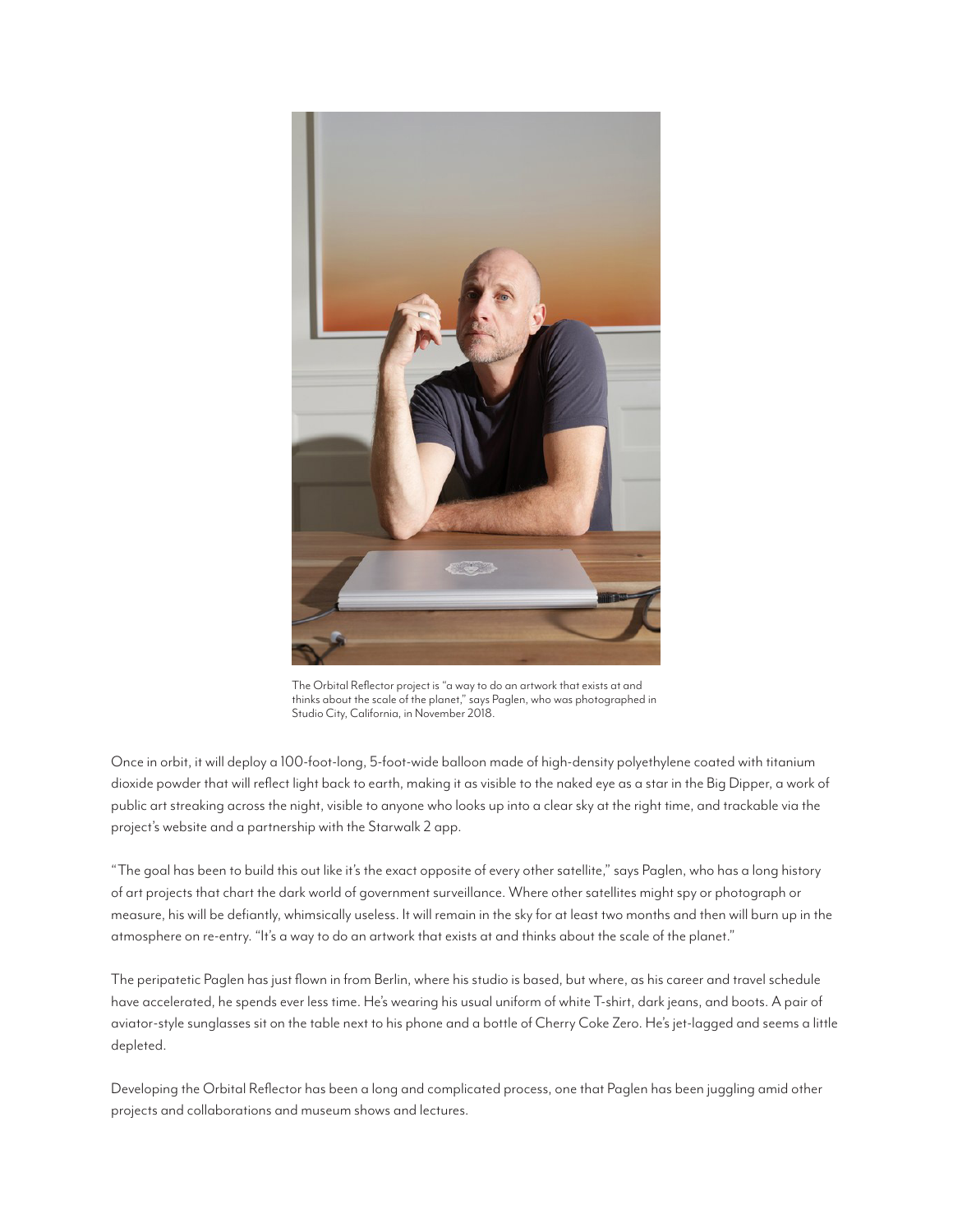

Mark Caviezel, left, one of the engineers on the project, works with Paglen, center, and project manager Zia Oboodiyat.

The 44-year-old artist is hitting his mid-career stride in a full sprint—he won a Macarthur Foundation "genius" grant last year and the Nam June Paik Art Center Prize this year, and he has a major retrospective currently up at the Smithsonian Museum of American Art in DC. Paglen has emerged as one of the most incisive and relevant provocateurs of our heavily surveiled age, a producer of timely and often tech-infused work, much of which has focused on the security state and the increasingly quaint notion of privacy.

He has a PhD in geography from Berkeley and has pioneered a field he calls "experimental geography," investigating the spatial implications of these invisible worlds with the goal of making us, finally, see them. He has trekked to "blank spots on the map" to photograph secret military bases; he learned to scuba dive so he could photograph undersea data cables that have been secretly tapped; he's charted the course of spy satellites and surveillance planes; and he's sent a series of images, *The Last Pictures*, into deep-space orbit in an attempt to create a monument that might outlast our planet.

Orbital Reflector is a logical extension of the questions Paglen has been asking, with ever-greater reach and complexity, for two decades. It is also a timely call for all of us to look a little more closely at the booming space industry. And just as Paglen's terrestrial work asks viewers to try to see the physical shape of the hidden world around them, his foray into extraterrestrial space is meant to draw attention to the way the heavens are increasingly intruded upon by man's best and worst intentions and the unintended consequences that go along with them.

Paglen wants you to know that for every Hubble telescope gazing outward at the galaxies beyond ours, there are dozens more satellites whose electronic eyes are trained on Earth itself—monitoring, broadcasting, transmitting, watching.

Space, in other words, is not benign. One of the other payloads launching on the same rocket, he makes sure to note, "is basically like a commercial spy satellite. They wouldn't call it that, but that's what it is."

It's getting close to dinnertime, and other members of the Orbital Reflector team begin gathering in the lobby before heading to a nearby restaurant. Amanda Horn, the director of communications for the Nevada Museum of Art, who has played a crucial role in shepherding every aspect of the project, comes in and sits down next to us. "I want to introduce you to Zia," she says to me, "and you can ask him about some of the technical aspects since we have a little time now."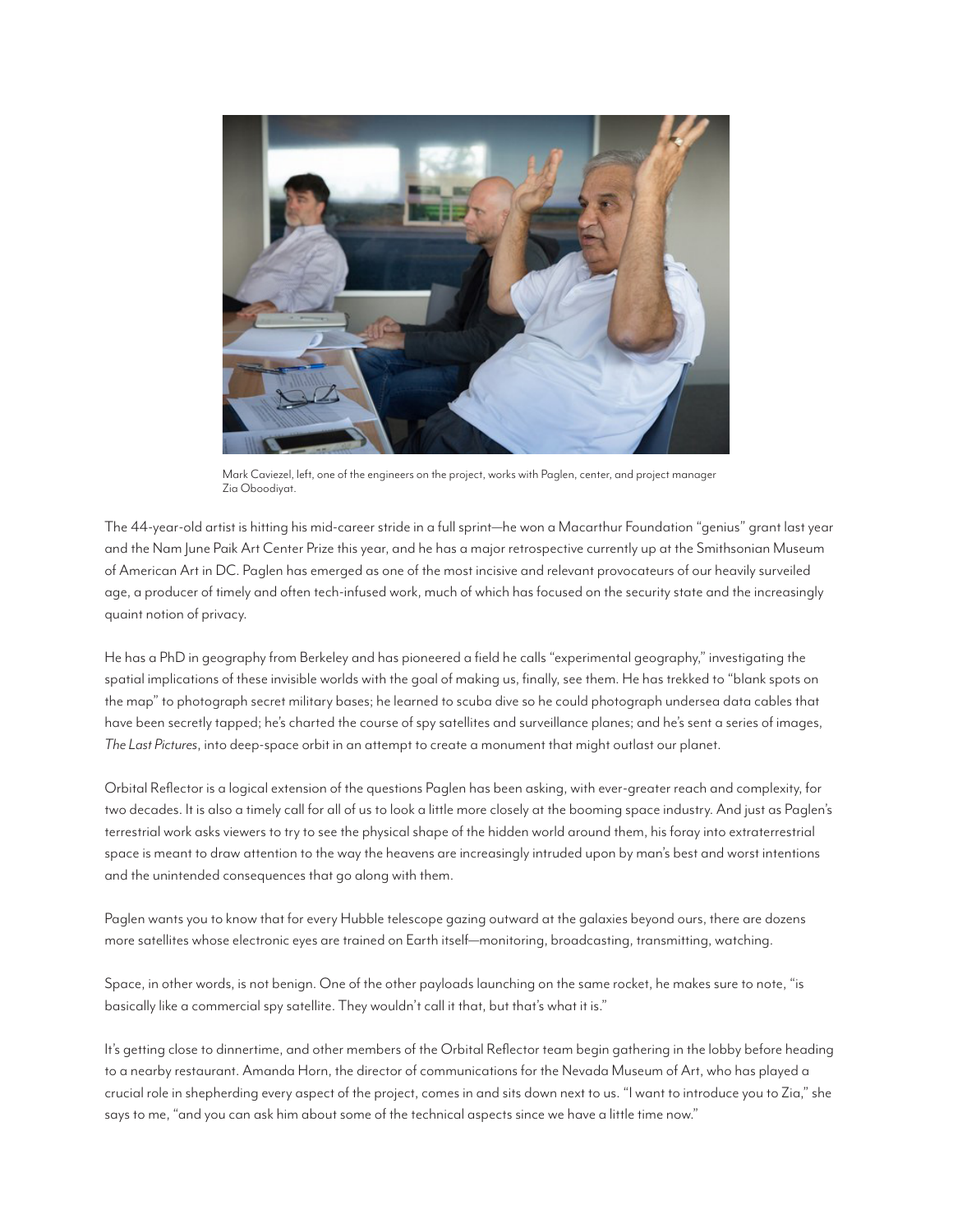"Perfect," Paglen says. "We were talking about drag coefficients and the implications for balloon design."

If Horn is responsible for keeping this train on the track, then engineer Zia Oboodiyat, the project manager and veteran of a lifetime's worth of satellite launches, is tasked with making sure it runs. A gregarious man who fled Iran as a boy, the semiretired Oboodiyat met Paglen in 2011 while working on his *Last Pictures* project. He writes poetry and has a philosophical bent, and as we rehash various questions about the complications and potential difficulties of the launch, he seems at peace.

"As much as possible, we predict the risks and test for them and simulate the conditions the satellite is going to face. That is what the test tomorrow is for: to simulate the dynamic forces of the launch conditions," Oboodiyat says. "We have done our analysis, we have checked our assumptions, but there is a risk with any and all space programs."

Horn hands him an envelope, and he pulls out four patches that Paglen and the museum have made as part of the project. Paglen has long had an ethnographer's interest in the culture surrounding this secret world and has collected the patches commissioned by various top-secret government programs and agencies, typically featuring snakes or skulls or an octopus.

His tongue-in-cheek versions for Orbital Reflector are cartoonish, with mottos that mostly seem like inside jokes about the tedium of the process of building your own satellite: "Orbital Reflector Logistics / In Space No One Can Hear You Complain"; "Reno, We Have a Problem / #NotMyProblem"; "Ad Astra Per Cartam" ("To the stars through paperwork"). Oboodiyat picks up a blue circular patch with an embroidered image of a smiling blond man and reads the pink-lettered slogan across the top.

"Space is hard?" he reads, laughing at first. "Space *is* hard."

–––––

Mark Caviezel, one half of the engineering duo from Global Western, the firm that built the Orbital Reflector, opens a black Pelican case to reveal a gleaming aluminum rectangle about the size of a large loaf of bread. "All right Trevor, there's your bird," he says, pulling it out with a delicate flourish. "That's your aircraft."

It's 8 am the next morning, and we are in a nondescript industrial park in Covina at the nondescriptly named Consolidated Laboratories. Walking through its roll-up door feels like stepping into a time warp, a cavernous space that was half machine shop and half storeroom for computer towers and machines that look like they've been there since the 1970s.

The term "space age" tends to conjure some notion of slick futurism, but we forget that the first space age and all its Cold War-era investment happened half a century ago. That era's aerospace industry powered vast swathes of southern California's economy, largely on the back of military and defense spending at NASA's Jet Propulsion Lab in Pasadena and a surrounding constellation of private contractors like Hughes, which was based in nearby Fullerton. Some of those USAmade machines—including the computers that run them—were built to last and are still in use for tests like these.

"It reminds me of the day I started working in this industry," says Oboodiyat as one of the technicians inserts an 8-inch floppy disk and begins booting an archaic-looking machine connected to a wardrobe-sized unit labeled "5427A Vibration Control System." "A lot of this stuff in here really belongs in the Smithsonian."

The futuristic cube—the actual satellite sits inside the anodized aluminum case, which replicates the exact size of its pod on the launch vehicle—is the only shiny thing amid all the drab relics. But though it looks out of place, its being there makes perfect sense. The facility is still very much operational and is just the sort of place Paglen has spent years looking for and writing about, a node of the defense-industrial complex hiding in plain sight, disguised only by its banality.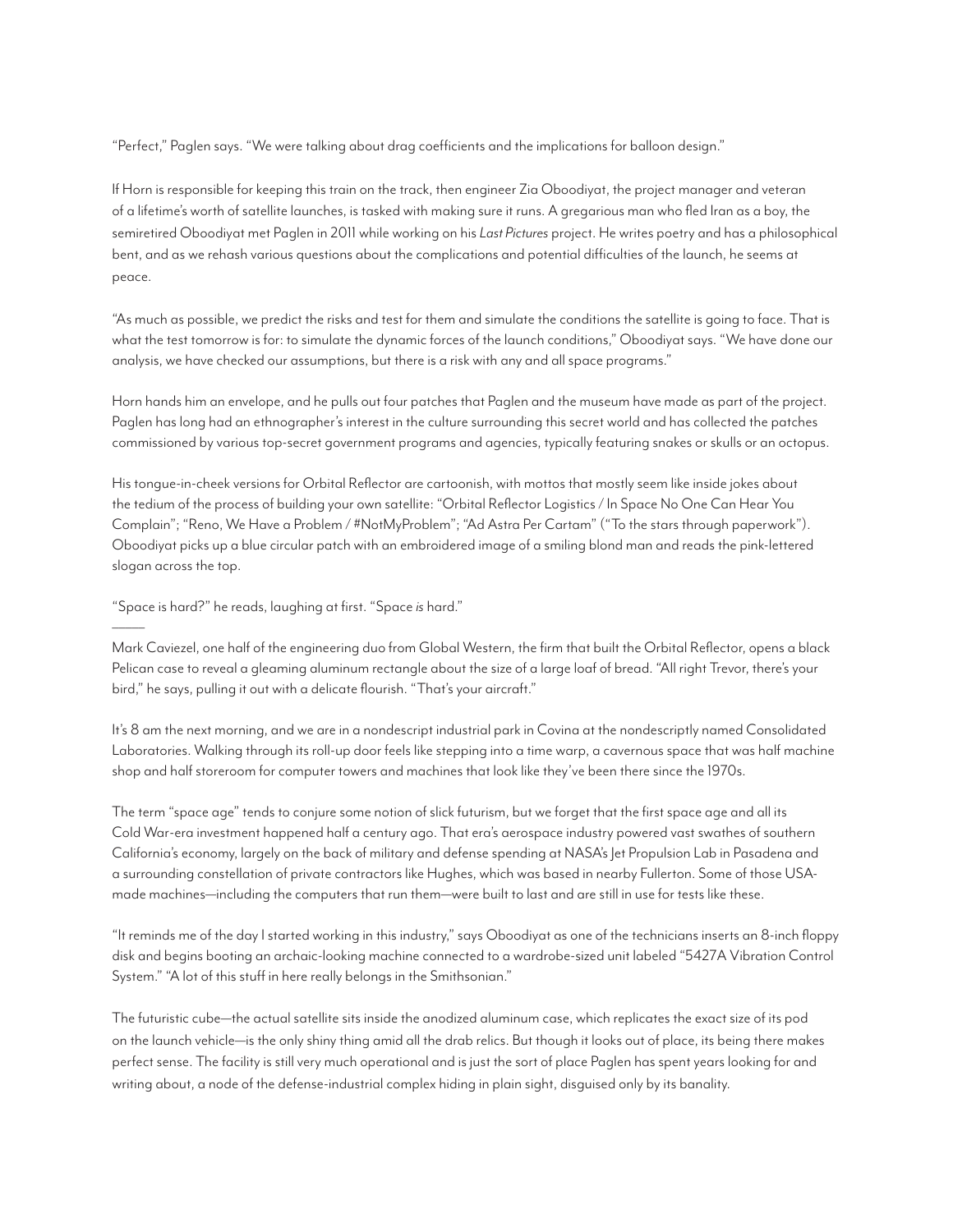Caviezel seems to confirm this suspicion. "They usually don't have many spectators for a thing like this. Not a lot of cameras," he says. "Most of the folks coming through here—Lockheed, Boeing—the last thing they'd want is people to know they'd been here."

Indeed, our group, which includes the Global Western team of three, Oboodiyat, Horn, a cameraman from the museum, a documentary crew from Australia, and me, seems to spook our hosts a little.

"Usually I'm here alone," says Larry, the technician running the test, "so this is a bit unusual." Oboodiyat tries to explain the project to him: "It's art, it's science, it's both. It's unique."

Caviezel warned me previously that the so-called shake-vibe test the unit would be undergoing would not be the most exciting thing: The satellite unit would be bolted to a metal plate attached to an electrodynamic "shaker," which would send high-frequency vibrations through it to simulate the rigors of launch, only more violently. "It's not a lot of huge action, so I hope you're not disappointed. The most exciting thing might be attaching and detaching the unit," to allow the same tests to be run along the x, y, and z axes.

As I watch the technician meticulously attach the satellite to the platform with parallel aluminum braces bolted into the baseplate, "exciting" is not the word that comes to mind. The shaker itself looks like a cement mixer attached to a welding table. "This is a later model for us; it was probably built in the '80s," Larry says when I ask. "These things last for a lot of years."

Sitting at a nearby table, Paglen answers a few questions for the documentary crew and checks his phone. He has a flight to catch for a speaking engagement at Berkeley, and he's getting anxious to head to the airport. As much as he wants to stay and observe, things are moving slowly, and they've been saying "five more minutes" for about an hour.

"Hey Trevor, don't take off, Larry says we're good to go," says Gary Snyder, the other half of the Global Western team.

"This first portion won't be very impressive," Larry says. "It's pretty quiet." Then he hands out earplugs, and all eyes turn to the small silver box. The machine kicks on with the sound of a semi truck badly in need of a tune-up, but otherwise, as promised, nothing much seems to happen.

–––––

It has been a long journey to this point for Paglen, no matter how anticlimactic it seemed to watch a cube of metal being vibrated at frequencies beyond what the human eye can detect. His father was an Air Force ophthalmologist and the family lived on bases in Maryland, Texas, and California before settling at the airfield in Wiesbaden, Germany, when Trevor was in junior high.

He returned to the states for college at Berkeley, where he studied religion and music and got involved in prison activism, leading to a series of sound recordings done in various prisons by means of a concealed microphone. In its exposure of a hidden world, that project was a harbinger of things to come.

Paglen went on to an MFA at the Art Institute of Chicago before embarking on a PhD in geography back at Berkeley, where, the story goes, he was poring over USGS aerial photos, looking for prisons, when he stumbled on massive redacted areas denoting secret military sites. He first visited Nevada's Area 51 in 2003, which proved the starting point for a body of research that became his dissertation and, eventually, the book *Blank Spots on the Map*, in which Paglen charts the geography of secrecy, the physical presence of the "secret state within a state."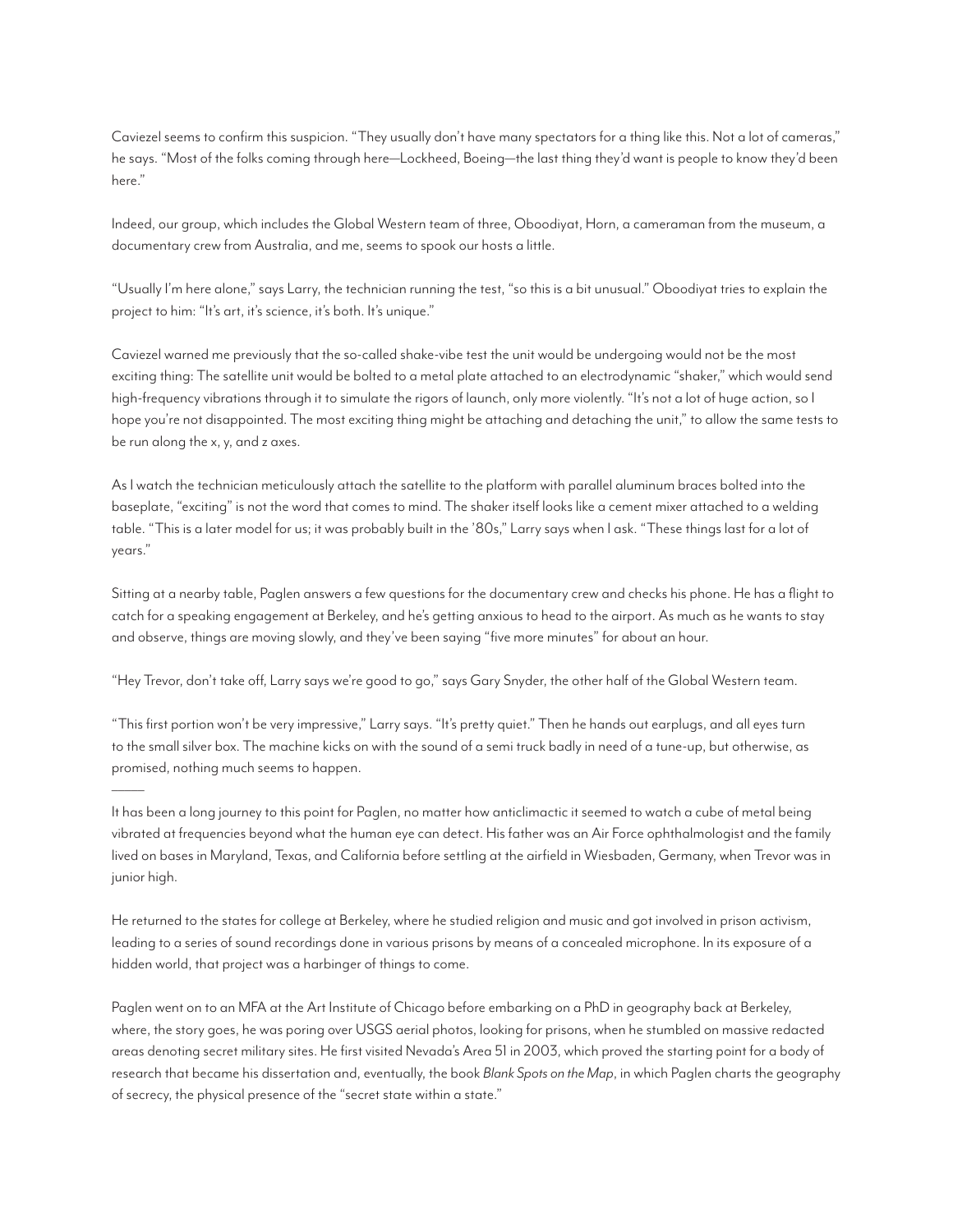

"Geography tells us that secrecy is always bound to fail," Paglen writes in his 2009 book *Blank Spots on the Map*. Using a long exposure at night, he made this photo of an observatory in West Virginia's National Radio Quiet Zone ("They Watch the Moon") in 2010.

"Geography theory tells us that it really isn't possible to make things disappear, to render things nonexistent," Paglen writes in the book. "Geography tells us that secrecy, in other words, is always bound to fail."

Paglen's method, then as now, was to question everything. He was rigorous verging on relentless, relying on FOIA requests, archival research, interviews with industry sources, and on-the-ground sleuthing. Along with the book, he trekked into deserts and up mountains to produce a series of arresting landscape photos of these dark sites, some taken from as far as 60 miles away. He next turned his lens skyward, learning how to identify, track, and photograph classified spy satellites for a project called *The Other Night Sky*. The results are both surreal and familiar, entirely novel and yet rooted in our visual culture.

"In *The Other Night Sky*, he responded to the traditions of landscape photography, a temporal axis invoking historical precursors including Timothy O'Sullivan and Ansel Adams," writes John P. Jacob, the McEvoy Family Curator for Photography at the Smithsonian, in an essay in *Sites Unseen*, the monograph that accompanies Paglen's Smithsonian solo show of the same name. The photos look up, rather than out, Jacob writes, so that "they have no earthly perspective. They are wondrously disorienting."

It was around the time of that project, in the mid- to late-2000s, that he began thinking about the project that would become Orbital Reflector. In 2008 he started assembling a team to work on the project, and in 2013 he released four prototypes for nonfunctional satellites.

The one that led most directly to the Orbital Reflector was built around the idea of a mirrored, reflective sphere—an anti-spy satellite, echoing Russian artist Kazimir Malevich's 1920s idea of man-made planets and inverting the normal relationship: We spy on it rather than the reverse. It would record nothing, do nothing, seek no higher purpose than being a short-lived artificial star, destined to eventually flame out.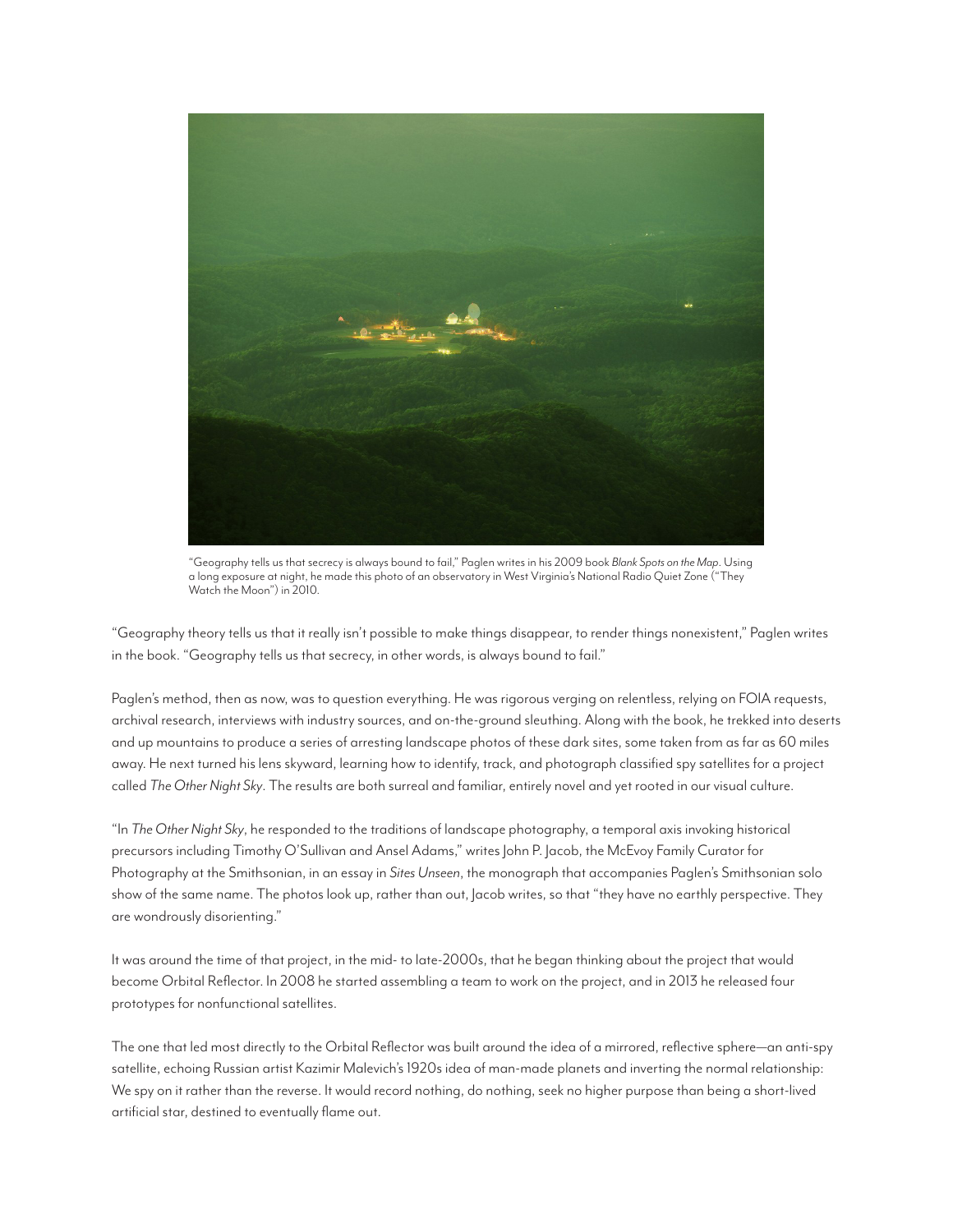

Paglen with his "Prototype for a Nonfunctional Satellite (Design 4; Build 4)," 2013, Mixed media, 16 x 16 x 16 feet.

According to Paglen, it was the aerospace version of "art for art's sake," an attempt to see "what aerospace engineering would look like if its methods were decoupled from the corporate and military interests underlying the industry." Or as he rephrased it in a 2015 lecture at the Smithsonian: "Could you build a satellite that was not a weapon? Could you build a satellite that had no commercial, scientific, or military function whatsoever? Could you build a satellite just because you wanted to build one, because you thought it would be beautiful?"

It turns out you could, but it's not easy. In 2015, though, Paglen found a partner for the project in the Center for Art + Environment at the Nevada Museum of Art. "The Nevada Museum of Art has been extraordinarily nimble and creative in terms of being able to think about how to do a project like this and develop an interesting program around it," Paglen says. They were, he notes, also brave to take it on at all, given the potential for failure. "It's really a very risky project for an institution to do," he says.

From the museum's perspective, it was a project, and an artist, that fit with their mission. "We are very focused on art and the environment in the West, on where the built and natural world intersect, and we have a huge archive on land art," Horn says during one of our first discussions about the project. "To us, this is basically a piece of land art in the sky."

Horn spearheaded the fund-raising and helped shepherd many of the logistical details, becoming expert at the paperwork that seems to be the true fuel of spaceflight. "I'm not sure any other art museum would have taken this on," she says. "But we like to take risks—managed ones, at least."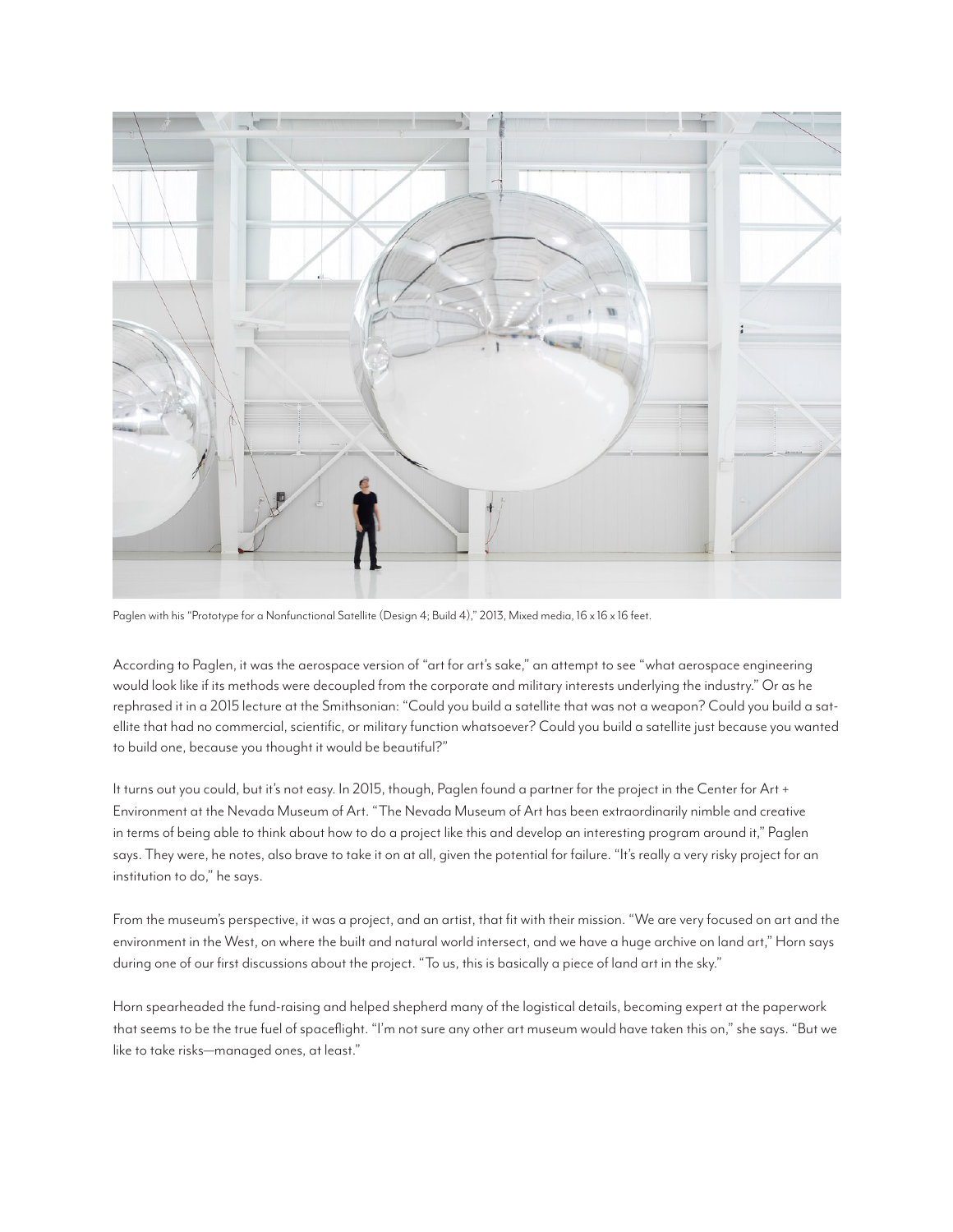Together they assembled the budget and the engineering team, starting with Oboodiyat, and sought to take advantage of the rapid development of the commercial space sector, which has made satellite launches affordable after a fashion, particularly for the two smallest categories: microsatellites and nanosatellites.

In the latter category, characterized as a satellite weighing between 1 and 10 kilograms, the industry has coalesced around the so-called CubeSat standard, a format initially introduced with academic research projects in mind but now deployed for a host of uses. (Earlier this week, two CubeSats played a crucial communications support role for NASA in the InSight lander's successful touchdown on Mars. They accompanied the lander to the red planet, becoming the first CubeSats to go beyond low earth orbit and sending back some remarkable photos.)

The CubeSat format takes a 10-centimeter cube as its basic unit, and the Orbital Reflector is a pretty standard three-cube unit, 10 by 10 by 30 centimeters. This launch, which Spaceflight has dubbed the "SSO-A: SmallSat Express," is itself evidence of the sector's growth, marking the company's first purchase of an entire payload of a Falcon 9 and the largest ride-share mission from a US launch vehicle to date. It's an Uberpool to space, and CubeSats are the primary customer.

The \$1.5 million that the museum raised to build the satellite (actually, satellites—there's an identical backup unit) and put it into orbit seems like a lot of money, but spend some time with people who have devoted their lives to building satellites and you'll come away thinking it's a bargain.

"The industry is evolving," Oboodiyat says. "Instead of hundreds of millions of dollars, suddenly you can spend a million or 2 million on a little CubeSat and run experiments and learn the same thing."

SpaceX, founded in 2002 by entrepreneur Elon Musk, has emerged as the leading private space transportation company, and today marks the 64th Falcon 9 launch for the company since the rocket debuted in 2010. But SpaceX is hardly the only player in an industry that has seen huge growth over the past decade in both outside investment and the number of launches, particularly as nongovernmental launches have surged.

It's estimated that 120 venture capital firms invested nearly \$4 billion in private space companies last year, and this year has already seen 72 orbital launches. Navigating this marketplace and guiding clients to space is where companies like Spaceflight Industries come in.

"We're really a facilitator to get people on orbit," says Curt Blake, CEO of Spaceflight. And as the barrier to entry has gotten lower, he says, they've seen "a whole bunch of satellites with different ambitions where you say, 'That's pretty amazing that people even thought of that.'" This launch will include a satellite that will study the clarity of ocean water as a measure of ocean health, and another testing the effects of different levels of gravity on algae.

Building and launching a satellite may be more achievable than it used to be, but this project represented a unique set of both technical and aesthetic challenges, starting with its scale. Most CubeSats start small and stay relatively small. This one needed to sprout a 100-foot tail.

The balloon was partly what led them to Global Western, as the firm had prior experience with balloons through a project they did for a French high-altitude parachutist. Paglen's initial sphere conception got tossed early on. "That's a really efficient shape for maximizing your surface area," he says, "but that also means it's very susceptible to drag. So it's not a very efficient shape in terms of wanting to stay up for very long."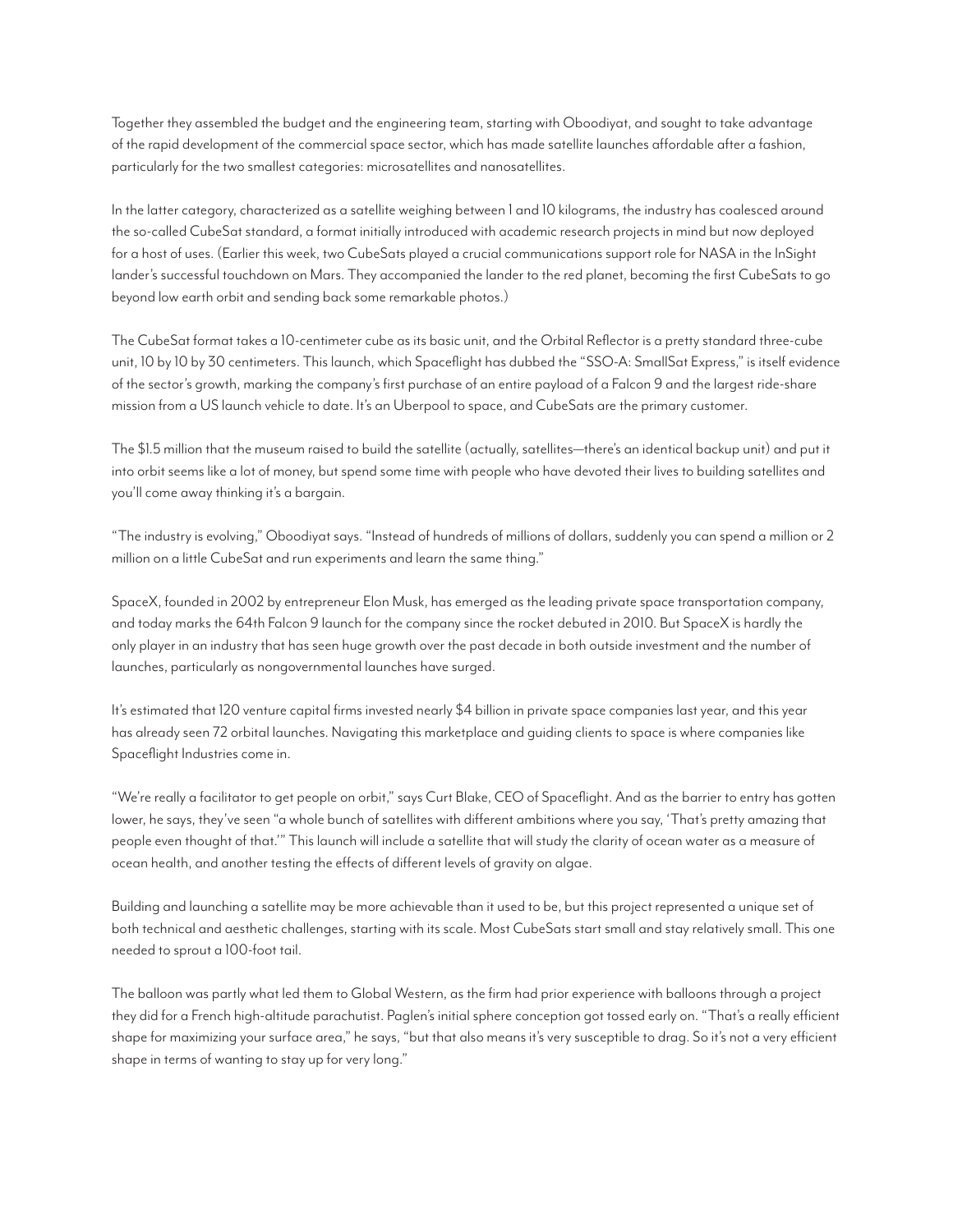

Paglen's art project will be one of dozens of so-called CubeSats launched on a Falcon 9 rocket—an Uberpool to space.

Efficiency-wise, a cylindrical balloon trailing behind the satellite body was deemed the best bet, but the setup looked, to Paglen's eye, a little too phallic. He sketched out a faceted, more diamond-shaped version that looks almost like the blade of a sword.

The optimal shape of the reflector was just the start of a list of problems to be solved and questions to be answered, issues that seemed to multiply by the day. What would the balloon be made of? How would it inflate? What would the communication link be? How much battery life and solar charging capacity could you pack into such a small unit? How would you fit in all the other components and still have room for the balloon? What would the mechanism be for opening the door to release the balloon? Where would the hinge be located? How would you avoid hitting other satellites with the balloon? How would the balloon react to solar radiation? How much drag would the balloon create, and how rapidly would the drag cause it to fall out of orbit?

But engineers love solving problems, and in every case, they sought the simplest, most fail-proof solutions, building in redundant backup systems where possible. The communications link is via ham radio, the unit is held shut by spectra cord, and the entire balloon—thanks to the atmosphere of space, with external air pressure near zero—will inflate via a simple, small CO2 cartridge. The resulting satellite is a tiny exercise in elegant simplicity, built of perhaps a hundred different components, many of them available off the rack.

It was Global Western's first CubeSat project, but they seem to have enjoyed the challenge. "When Mark called me up with this project, I didn't answer right away," Snyder says. "I wanted to make sure it was something I could do." He was pleased with the result, and the relative simplicity of the process. "I built this satellite," he says, tapping the box. "It has solar power and lithium batteries and computers." It could, he says, herald a new era for spaceflight.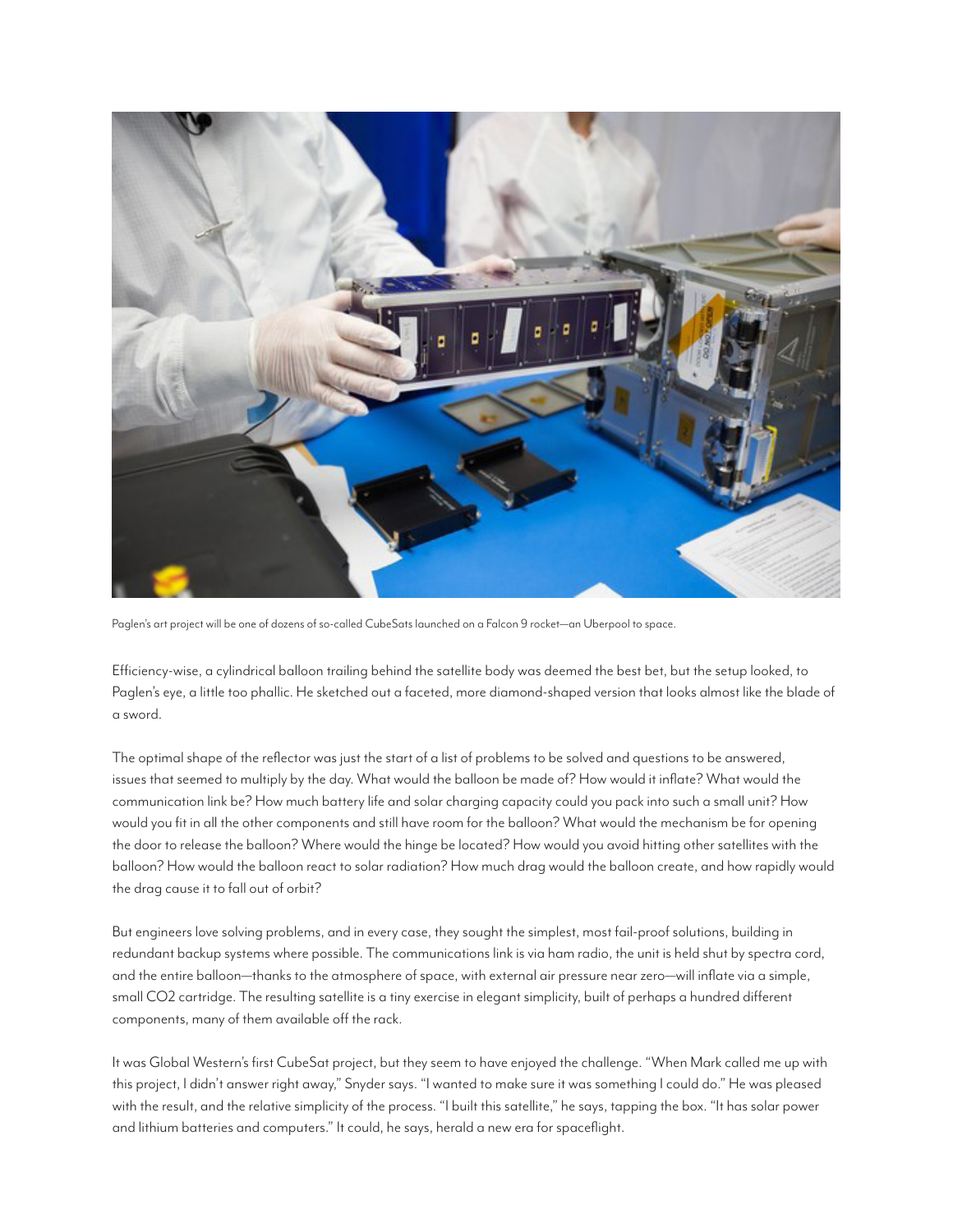

"Singleton/SBW ASS-R1 and Three Unidentified Spacecraft (Space Based Wide Area Surveillance System; USA 32)," 2012, C-print.

"Not everyone builds satellites in their garages," Oboodiyat says.

"Everyone should!" Snyder says.

–––––

Paglen once spent a week holed up in a Las Vegas hotel room with an airport view, tracking the comings and goings of planes headed to classified sites in the desert. So the revelation that he likes to get to the airport early for a domestic flight really early, like two and a half hours—makes me think perhaps he has some secret agenda there. No, he says. "I just don't like the stress of it."

And so with the tests still underway, Paglen departs, the documentary crew trailing behind him. Truth be told, there isn't much for any of us to do there. The machine keeps vibrating, the plotter keeps plotting, the engineers keep watching, and, eventually, Larry gives a thumbs-up. The machine ceases its roar, and the team gathers around to look at the results.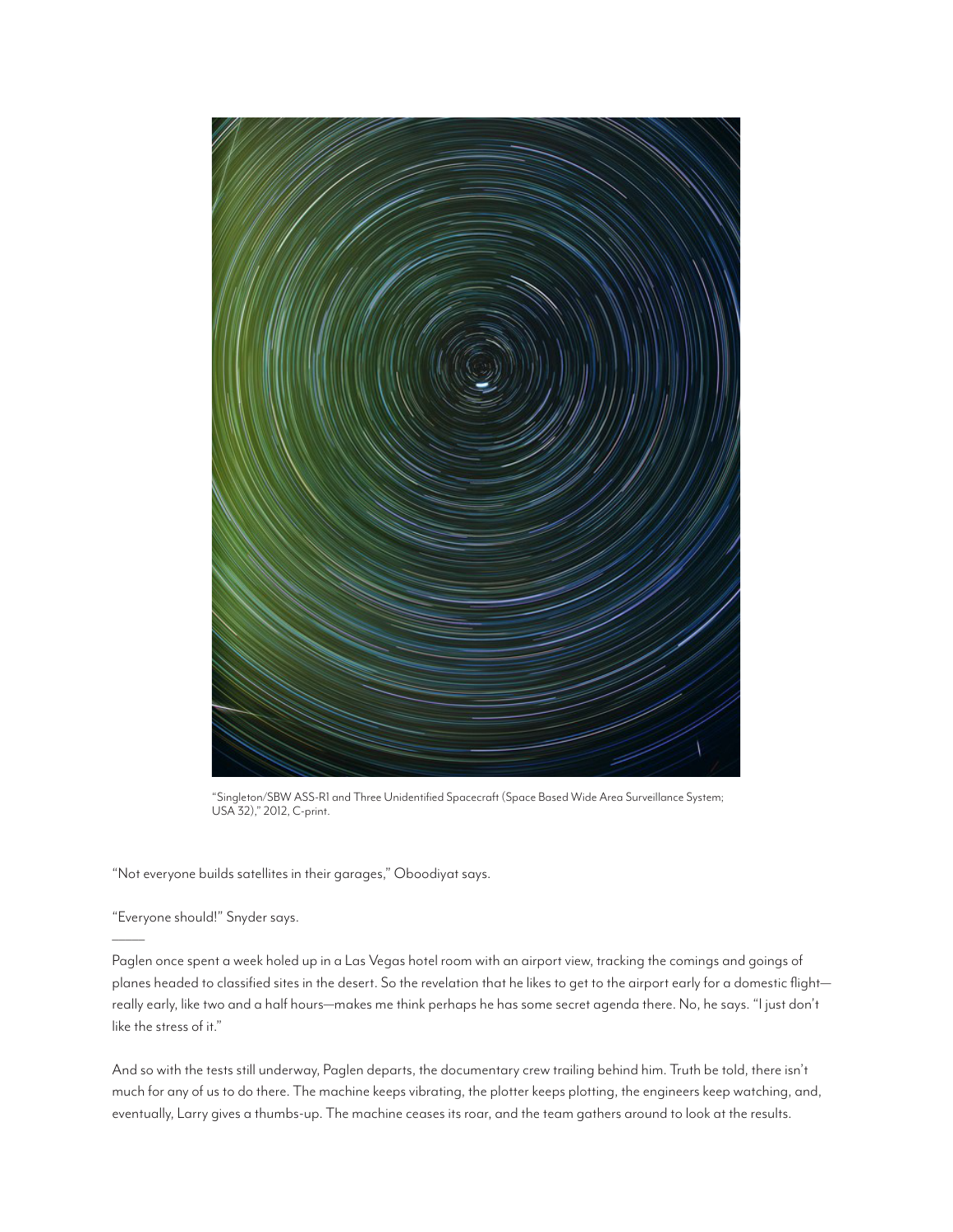"This is good news," Caviezel says. "No big spikes or variances. Very stable."

Snyder and Oboodiyat agree. Larry nods and then swaps out one 8-inch floppy for another one.

During breaks in the testing, I spend a good deal of time with my face 6 inches from the aluminum box, trying to peer inside to make the satellite give up some of its secrets. I can see its handmade provenance in the screws and the hinge where it would open and the solar panels attached to the outside. The project is simultaneously complex beyond civilian understanding and alarmingly simple: a tiny box with a balloon and a remote-controlled whippet cartridge to inflate it.

But though physically small, the scope of potential impact and the size of the canvas are grand. "Orbital Reflector … places Paglen in the tradition of earth artists such as Christo and Michael Heizer," writes Jacob, the Smithsonian curator. Instead of massive-scale land art on the planet, it is nearly its own planet. "A satellite that has no intelligence-gathering function becomes an artificial star, a reflective object of pure delight and wonder."

The Orbital Reflector passed all of its tests that day, taking an important step on its path to launch and gratifying the men who made it. By the end of the day, the team's discussions had turned wistful.

"It's like you have a child, you invest all this time into it, and then just give him away," Oboodiyat says. "Every time I build a satellite I feel that way, that void. And then you find the next project, and you start all over again." This project, however, was a little different, and he'd connected with its sense of higher purpose. "It's just pure art," he says. "It doesn't discriminate. You can see it no matter who you are, and it's a light of hope. It's helping people become a little more inquisitive."

In the months following the tests, other minor problems cropped up and were solved, and all the other necessary tests were passed. Since late summer, the team and the satellite have been ready for launch. The blastoff, initially scheduled for July, was postponed by SpaceX and then postponed again. Just last week, as Paglen and his team were en route to Vandenberg for the scheduled November 19 takeoff, they got word that it would be postponed yet again. A week later, reports of bad weather led to another postponement.

In October, the satellite traveled to Spaceflight's headquarters in Auburn, Washington, for the "integration" process, wherein it was packed into its slot on the launch unit that will sit atop the rocket. From that point, it was out of the Orbital Reflector team's hands.

(In an unforeseen plot twist just announced in mid-November, there will be another CubeSat-as-art project on the same launch. Artist Tavares Strachan partnered with LACMA's Art + Technology lab, which is sponsored by SpaceX, to produce *Enoch*, a work meant to honor the memory of Robert Henry Lawrence Jr., the first African American astronaut, who died in training in 1967, by releasing a CubeSat-size gold sculpture featuring a bust of his likeness.)

The only other hiccup occurred late this past summer, when a few astronomers and bloggers stirred up a controversy by complaining that the project amounted to an exercise in pollution, just sending more junk into space. In one typical complaint, Mark McCaughrean, senior adviser for science and exploration at the European Space Agency, tweeted that "adding another satellite like this brings nothing beyond what the many purposeful ones in orbit look like already. Or the many natural phenomena already there to enthrall. It's a completely empty artistic statement."

For Paglen, the objections only proved that, even pre-launch, Orbital Reflector was succeeding in provoking dialog. He took the opportunity to respond forcefully with an article of his own. On the critique of putting "useless" things into space, he wrote, "I plead guilty. I think public art is a good thing. The 'uselessness' of public art doesn't bother me at all. In fact, it's one of the things that makes it worthwhile."